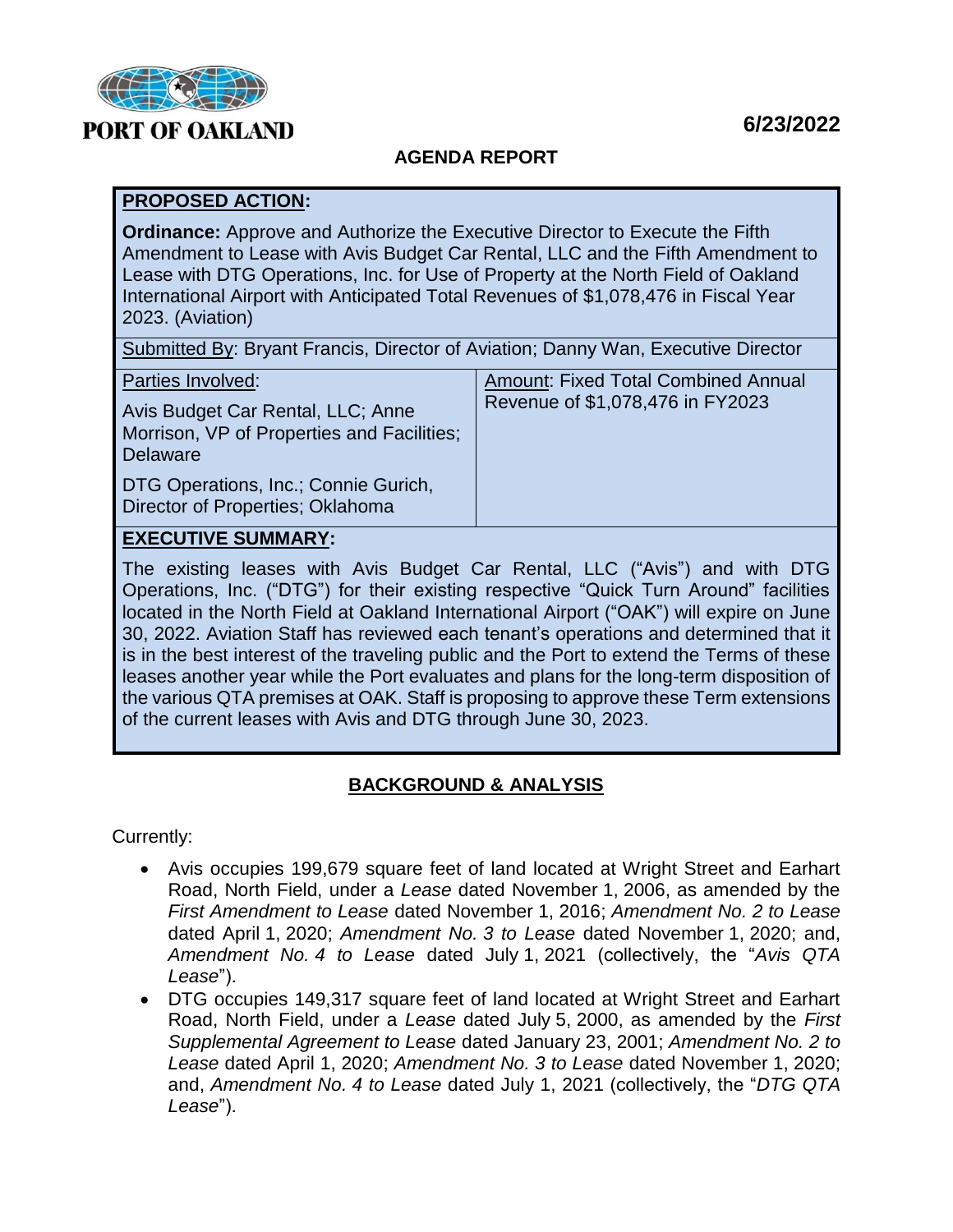The *Avis QTA Lease* and the *DTG QTA Lease* both provide for operation of the Lessees' respective "Quick Turn Around" ("QTA") facilities which support their On-Airport Rental Car Concessions at OAK's consolidated Rental Car Center (the "RAC"). Avis' and DTG's occupancy of space at the RAC is through separate *Space/Use Permits* ("*SUPs*") with the Port; both *SUP*s are dated September 1, 2017, currently expire on June 30, 2022, and are anticipated to be further extended for an additional 5 years from July 1, 2022 through June 30, 2027 under the terms of the *SUPs*. The *Avis QTA Lease* and the *DTG QTA Lease* are both currently scheduled to expire on June 30, 2022.

The *Avis QTA Lease* rental rate was last adjusted to Fair Market Rental Value in 2011 and was last adjusted for changes in the Consumer Price Index in July 2021. The current monthly rent paid to the Port under the *Avis QTA Lease* is \$57,707 (28.9¢ per sf) and total revenue to be collected in FY2022 is \$692,487.

The *DTG QTA Lease* rental rate was last adjusted to Fair Market Rental Value in 2001 and was last adjusted for changes in the Consumer Price Index in July 2021. The current monthly rent paid to the Port under the *DTG QTA Lease* is \$26,578 (17.8¢ per sf) and the total revenue to be collected in FY2022 is \$318,941.



Over the past two years, the US rental car industry has experienced a severe decline in business activity resulting from the COVID-19 pandemic. To preserve the On-Airport Rental Car Companies' continued operations at OAK through the crisis, in July 2020, the Board provided these four rental car companies with rental relief – for their operations at the RAC under their respective SUPs – in the form a waiver of their minimum monthly guaranteed concession fee ("MAG") through June 30, 2022. They remain obligated to continue payment of the contractually obligated percentage of gross receipts. No rental abatement was provided for the QTAs.

As passenger traffic continues to rebound and customers return to the RAC, Staff is recommending the proposed amendments to the *Avis QTA Lease* and the *DTG QTA Lease* that would extend the term for an additional twelve (12) months through June 30, 2023, upon the same terms and conditions except with an increase to the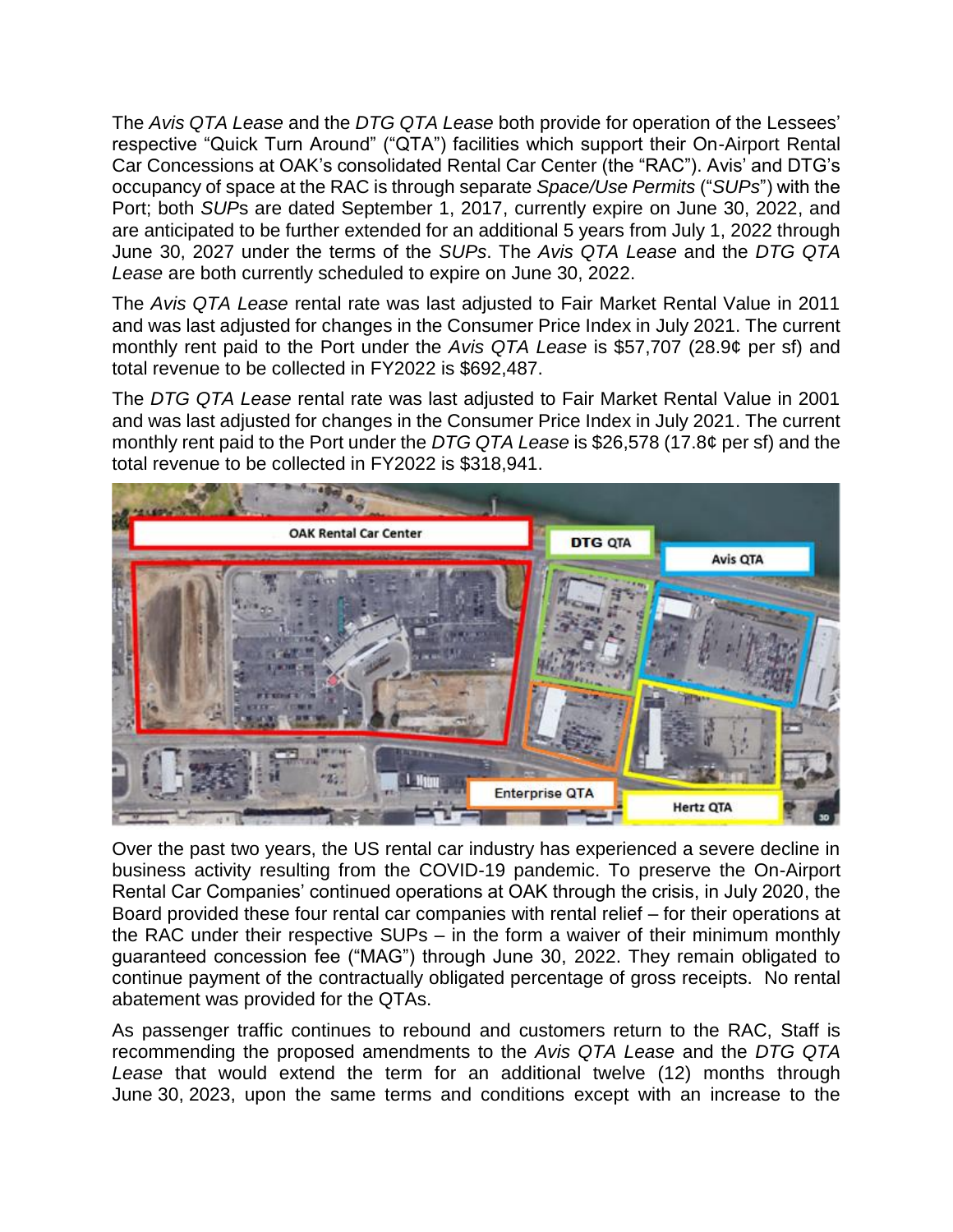monthly rental rate for Avis Budget of \$61,502 and for DTG of \$28,371. The 12-month extension will allow the Port to evaluate and plan for the long-term disposition of the various QTA premises at OAK.

## **OTHER FINDINGS AND PROVISIONS**

#### **ENVIRONMENTAL REVIEW**

The proposed action was analyzed under the California Environmental Quality Act (CEQA) and was found to be:

□ Categorically exempt under the following CEQA Guidelines Section:

Choose an item.

☒ Exempt from CEQA because it is not a "Project" under CEQA Guidelines Section 15061(b)(3).

☐ Other/Notes:

### **BUDGET**

| $\Box$ Administrative (No Impact to Operating, Non-Operating, or Capital Budgets); OR |  |  |  |  |  |  |
|---------------------------------------------------------------------------------------|--|--|--|--|--|--|
|---------------------------------------------------------------------------------------|--|--|--|--|--|--|

☒ Operating ☐ Non-Operating ☐ Capital

Analysis: There is a positive impact of \$16,477 to the FY2023 Budget resulting from this action. Revenues of \$727,111 for Avis and \$334,888 for DTG are included in the proposed FY2023 Aviation Revenue Budget.

### **STAFFING**

 $\boxtimes$  No Anticipated Staffing Impact.

☐ Anticipated Change to Budgeted Headcount.

### Reason:

 $\Box$  Other Anticipated Staffing Impact (e.g., Temp Help).

#### Reason:

| <b>MARITIME AND AVIATION PROJECT</b>                                                                                                                                                                                                                                | <b>LIVING WAGE</b> (City Charter § 728):                                                                                                                                                                                                                                  |  |
|---------------------------------------------------------------------------------------------------------------------------------------------------------------------------------------------------------------------------------------------------------------------|---------------------------------------------------------------------------------------------------------------------------------------------------------------------------------------------------------------------------------------------------------------------------|--|
| <b>LABOR AGREEMENT (MAPLA):</b><br>Applies? No (Not Aviation or Maritime<br>$CIP$ Project) – proposed action is not<br>covered work on Port's Capital<br>Improvement Program in Aviation or<br>Maritime areas above the threshold cost.<br>$\Box$ Additional Notes: | Applies?<br>Yes (Tenant) – proposed action entails at<br>least \$50,000 in payments from a Maritime<br>or Aviation tenant, licensee, and/or its<br>subtenant/sublicensee employing at least<br>21 employees who spend at least 25% of<br>their time on Port-related work. |  |
|                                                                                                                                                                                                                                                                     | $\Box$ Additional Notes:                                                                                                                                                                                                                                                  |  |
| <b>SUSTAINABLE OPPORTUNITIES:</b>                                                                                                                                                                                                                                   | <b>GENERAL PLAN (City Charter § 727):</b>                                                                                                                                                                                                                                 |  |